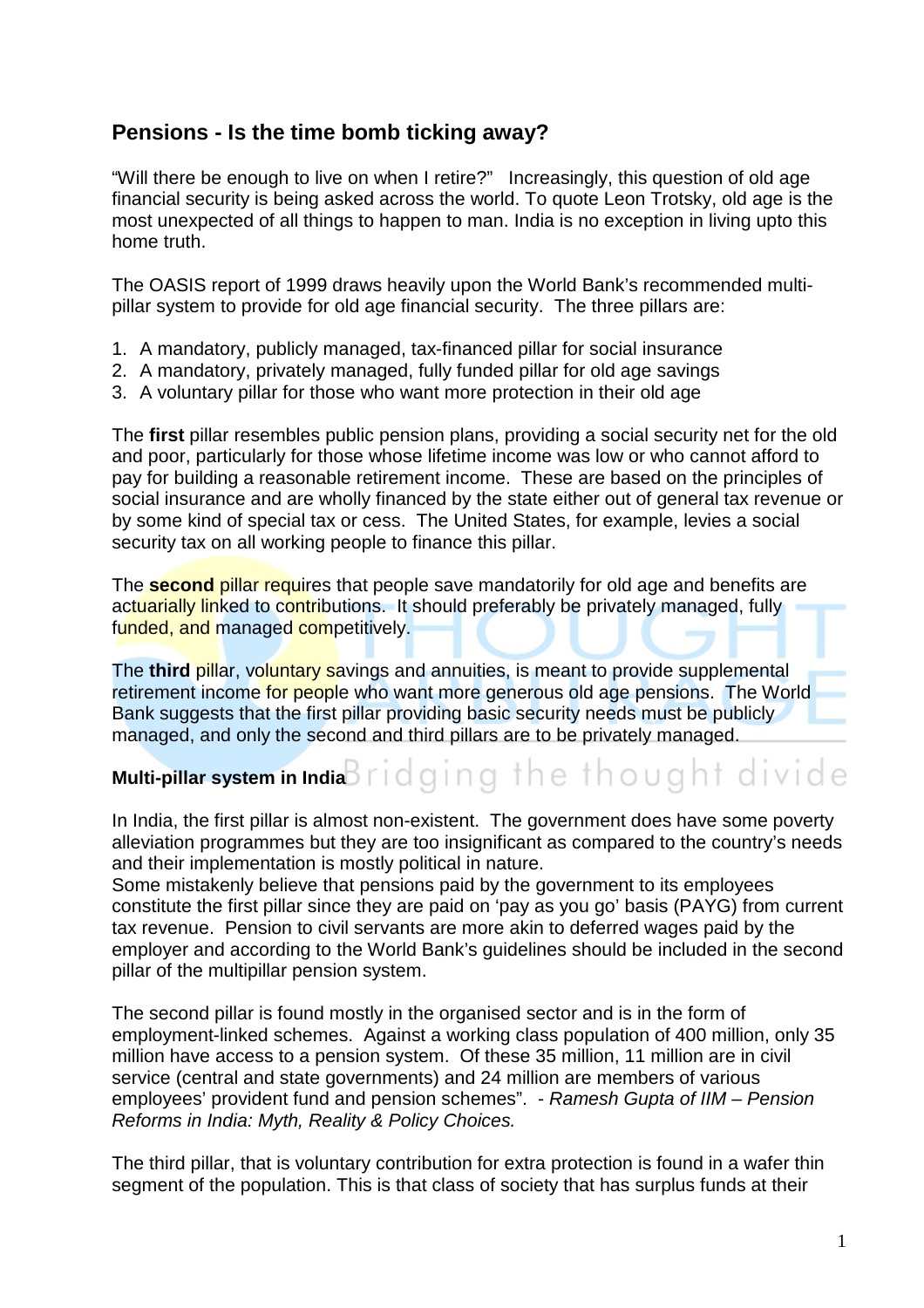disposal—and there are no prizes for estimating the number of such people.

## **Global Update on Pension Norms**

### **a) Developments in the USA**

A December 2005 study of 85 big public pensions in all 50 states in the USA covering three-fourths of public employees nationwide -- found that governments continued to enhance benefit formulas, ease early retirement and improve other benefits from 2000 through 2004 despite states' financial problems. The increases were enacted on top of even larger benefit changes approved from 1996 to 2000. The study, conducted by the Wisconsin Legislature, is one of the most comprehensive on the issue.

The New Jersey Legislature has approved 17 benefit enhancements since 2000 that increased the unfunded obligations of public pensions in the state by \$6.8 billion, according to a task force studying the issue.

Average annual benefits for retired state and local workers grew 37% to \$19,875 from 2000 to 2004, the most recent data available, according to the Census Bureau. The rising payments reflect the early retirement of baby boomers, who started to qualify for full benefits in 2001, at age 55, under most government pensions.

"These pensions are unaffordable," says Alaska state Rep. Bert Stedman, a Republican. "If we don't act now, we're going to have social conflict in the future between the haves and the have-nots -- those with government pensions and those without."

#### **b) The European Pensions and Savings Revolution**

The rapid ageing of the European population over the next 30 years will, other things being equal, reduce the size of labour force and so decrease trend economic growth  $\Box \ominus$ rates and put severe strain on existing pay-as-you-go (PAYGO) state pension schemes;

These strains will be particularly severe in countries such as Germany and Italy where state pensions are relatively high as compared to average earnings at present and where previous pension reforms, in contrast to the UK, have not fully defused the potential impact of the demographic time bomb on the public finances; pressure from global capital markets and the EMU Stability Pact to keep budget deficits low will also require governments to make state pension schemes more affordable in these countries;

Despite political opposition from interest groups, future pension reform efforts in these countries are likely to result in less generous state pension schemes paid from a later statutory retirement age; this will lead to an increasing demand for private pension provision, like in the USA, whether from employers or by individuals purchasing pensions and other long term savings products from financial services providers.

#### **Existing Pension Mechanisms in India and their analysis**

In India, we do not have a comprehensive population-wide old age income security system. The vast majority continues to rely on support from their children as the main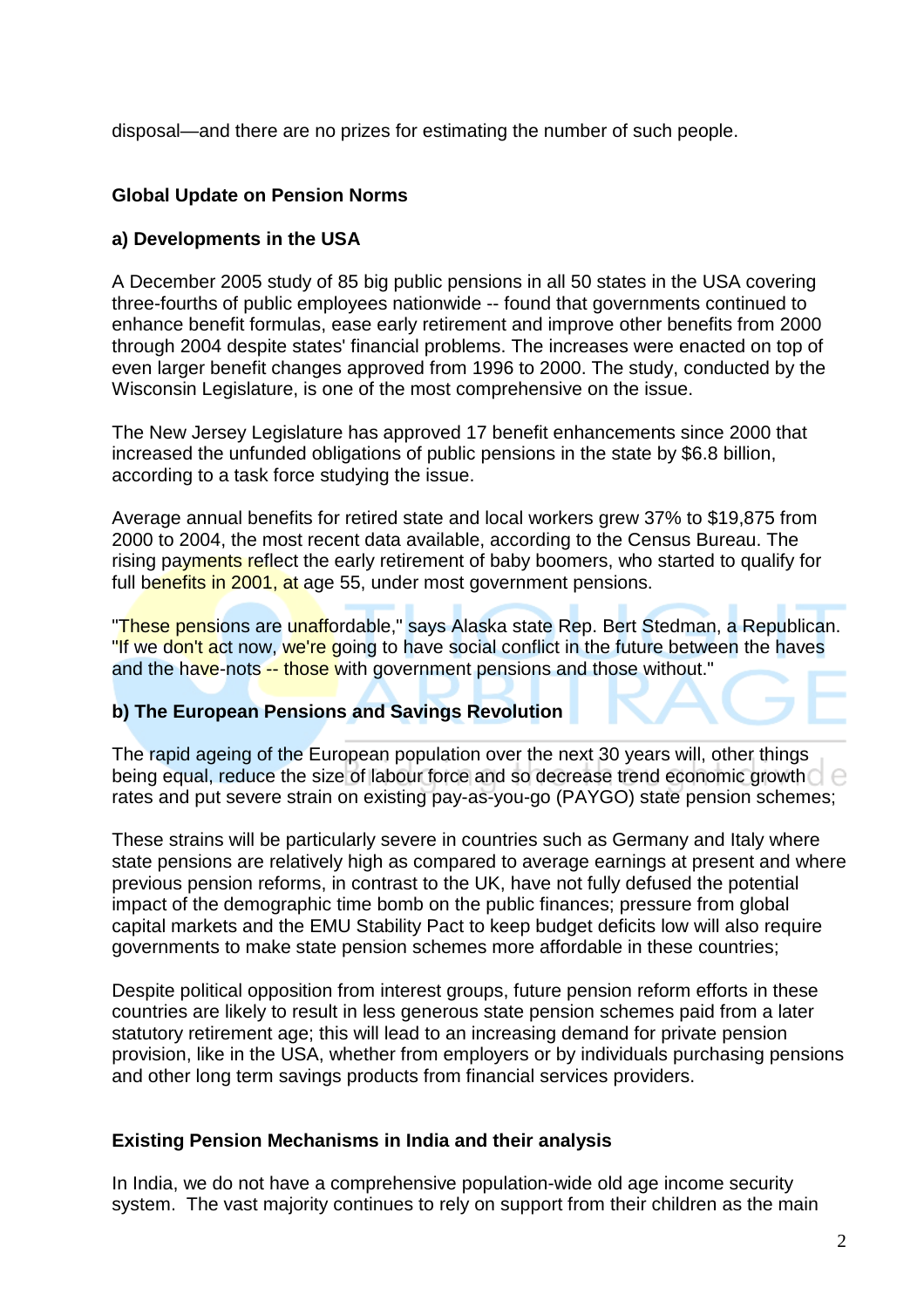means of obtaining consumption in old age. This is rapidly changing due to breakdown of the joint family system.

There is the civil servants' defined benefit pension (TCSP)– which covers roughly 2.7 million workers – and the 'organised sector' system run the Employees Provident Fund Organisation (EPFO) – which covers roughly 15 million workers. In a population of over 1 billion and having a work force of over 400 million including agricultural workers, this is abysmally low.

#### **Traditional civil servants pension (TCSP)**

The 'traditional civil servants pension' is the pension program that existed for employees of the central government who were recruited prior to 1/1/2004. The TCSP is a pay-asyou-go defined benefit pension. It is an integral part of the employment contact for government employees. There is a minimum requirement of 10 years of service before a worker is entitled to this pension. There is no attempt at having contributions or building up pension assets, i.e., it is unfunded. The benefit promised by the TCSP is a pension which is roughly half of the wage level of the last ten months of employment.

The TCSP is indexed to wages. There is a 'one rank, one wage' principle, whereby all retired persons of a certain rank get the same pension. Through this, pension payments are steadily revised to reflect the growth in wages. Hence, the growth in pension benefits in old age is typically higher than inflation. The government can only meet the increasing cost of such pension with a growing population at the cost of the rest of the population.

In management of this scheme, the core issue has been that of fiscal imbalance. The pension payout of the centre and states has risen at a compound average annual growth rate of 18% over the period 1990-2004. The TCSP was designed with an assumption where most workers who retired at 60 would be dead by 70. In recent times, employees have mortality indices comparable to those of OECD countries.All these have made the base assumptions inappropriate leading to fiscal imbalance.  $\bigcirc \cup \bigcirc \bigcap \bigcirc \cup \bigcirc \bigwedge$ 

#### **EPFO (Employees Provident Fund Organisation)**

"The EPFO runs two main schemes, the 'employee provident fund' (EPF) and the 'employee pension scheme' (EPS). Both schemes are mandatory for workers earning below Rs. 6,500 a month, in establishments with over 20 workers in 177 defined industries. As of 31/3/2003, there were 344,508 such establishments. EPFO data show the presence of 39.5 million members. However, many of these are dormant accounts, which come about through administrative difficulties in shifting an account from one employer to another. Independent estimates, based on the *Indian Retirement Earnings* and Savings (IRES) database, suggest that there are roughly 15 million workers in late 2004". – A Sustainable and Scalable Approach in Indian Pension Reform by Ajay Shah.

The Leftist parties and trade unions primarily look after the interests of such a small population. The balance population including those "below the poverty line" would end up funding this cost. Moreover, during every corporatisation or getting government employees to join public sector, for example, employees of DoT joining BSNL or MTNL, the government normally buys peace with the trade unions by guaranteeing the pension payments from the government treasury. This creates a huge snowball effect as retirement costs of employees get increased as normally ex-gratia is given to sweeten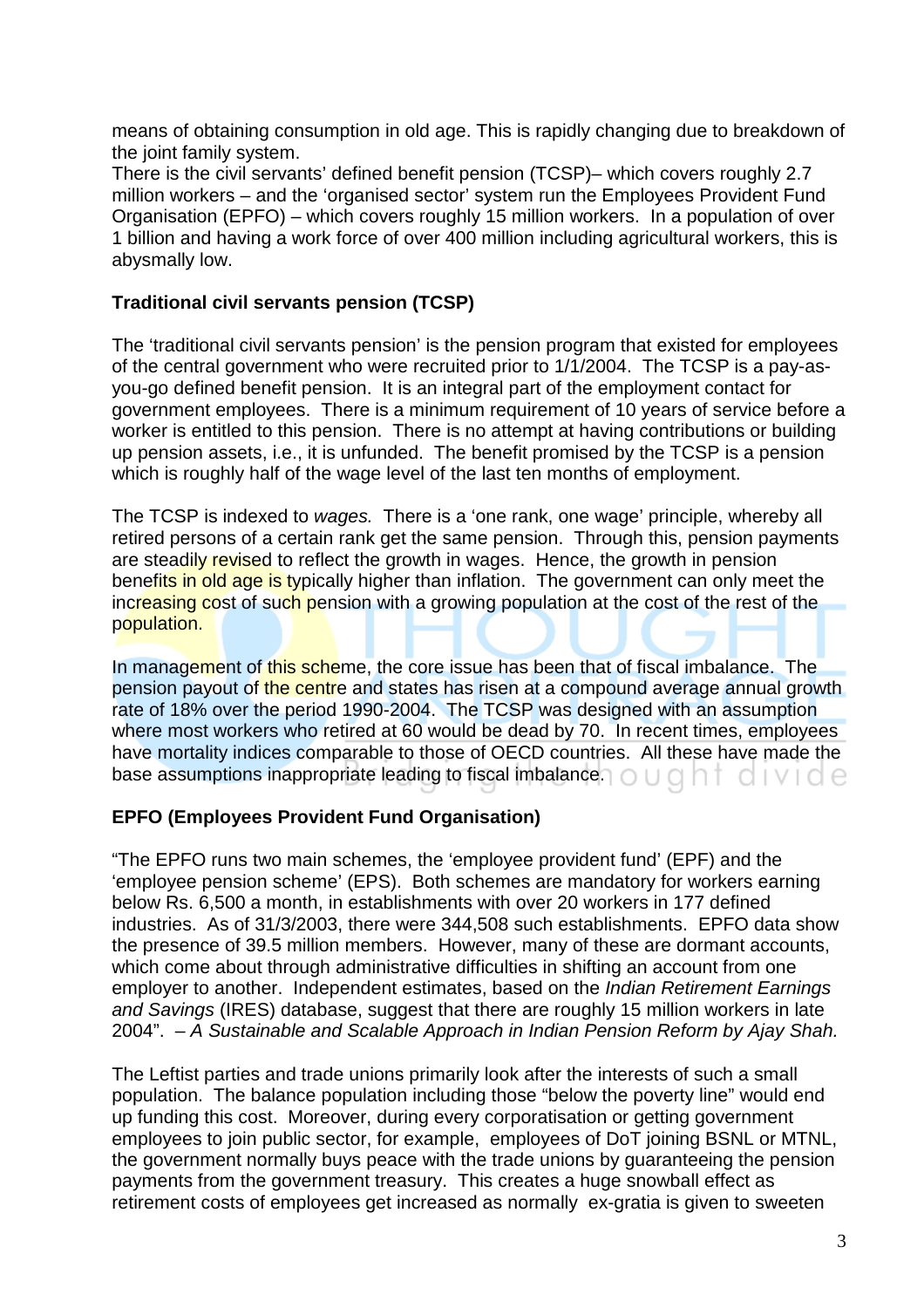the change over together with an increase in DA. Public sector gets their DA linked with the industrial indices while government employees get a consumer indices linked DA . The snowball is as a result of these increases of pension payouts from the date the employee joined the government, which in such cases would be a substantial number of years calculated at current pay after these revisions. In MTNL, the retirement benefit costs for about 40,000 employees was Rs. 270 crores and in the year 2001, they asked for Rs. 1,100 crores from the government to cover the payments. BSNL, which is much bigger than MTNL has not been able to quantify such liabilities yet. The government in power rarely analyses all costs before such commitments are made.

The EPFO has **several shortcomings** which undermine its service provision, financial soundness, and hence effectiveness as a pension mechanism:

- 1. The existing rules governing EPF do not cater to matching of pension wealth over the work life span. If the accumulated EPF balance at retirement were used to buy an annuity, it yields a pension which is 9% of per capita GDP. This is way beyond the current accumulations at about 2.4% of GDP.
- 2. In the case of EPS, concerns have been expressed about the funding status. The 10-year interest rate fell dramatically from 13.4% on 1/1/1997 to 5.1% on 18/10/2003, and some modest improvements in mortality took place over this period. However, there was no change in either the contribution rate or the benefit rate for EPS. This suggests that EPS was either overfunded in 1998 or underfunded in 2003. While the law requires that an actuarial report should be produced every year, no such recent reports have been released into the public domain.
- 3. There are difficulties of implementation and administration with EPFO's programs that were established in the 1950s. The issues are not integrated with the transformation in technology and knowledge about pension policies and processes. There are weaknesses in the mechanisms of funds management, transparency and governance. Even if a participant does not exploit windows of opportunity to withdraw assets, the fund management of the EPFO yields low rates of return.
- 4. The lack of use of IT in dealing with databases relating to employee information from the entire country has led to difficulties in reconciliation. More importantly, the valuation framework used is one where all bonds are valued at cost, regardless of market price.

#### **Accounting for Change in Pension Regulations**

Current global pension accountings standards are fairly incomprehensible—and India is no different. Most readers of accounts probably do not get beyond the number for the deficit. You would need a highly skilled actuary and accountant sitting next to you to understand the rest of it.

So how did we get here? It started with a view that assets and liabilities should be measured at their market value. The difference is either a surplus or a deficit and under international rules, this number initially goes on the balance sheet. So far so good. It became complicated when the accounting standard setters in the international arena realised the annual change in the surplus or deficit could be huge. For some companies